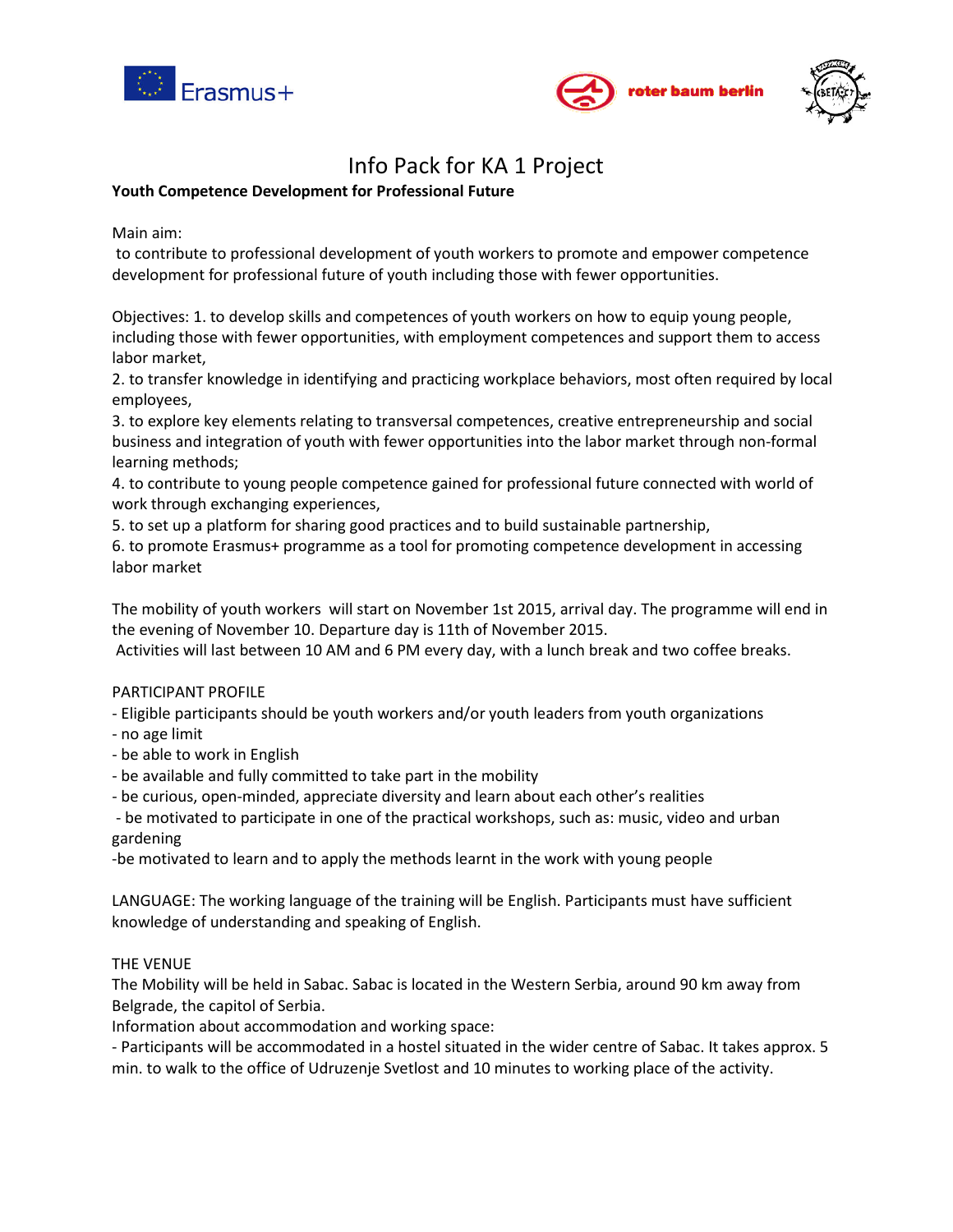





- Participants will be accommodated in rooms for three and four persons with one bathroom per room. - Free Wifi is available at the hostel

- Participants will be accommodated in single-sex rooms; we will mix countries/nationalities so that participants can get to know each other better.

- Meals will be served at the restaurant (except breakfast that will be provided in the fridges in the rooms). All dietary needs will be catered for (please note those in your application form)

- The working space will be located nearby (10 min walk from the hostel)
- Beds linen and small towels will provided
- Please bring your own big towels if you are not satisfied with the small ones

Organizers will not provide any accommodation for additional stay in Albania. If participants plan to arrive before November 1 or depart after November 11 they are kindly requested to inform us and we will be glad help booking additional accommodation.

# TRAVELING TO SERBIA

All participants are expected to arrive in Sabac, Serbia. Those who are coming by plane will be picked-up by the organizers from the airport. The Erasmus+ rules stipulate participants need to travel using the cheapest means of transport, economy class, direct route without long stopovers. Please see travel cost section below for details of travel reimbursement policy.

# TRANSPORT TO AND FROM THE VENUE

Upon arrival, participants will be picked up from Belgrade airport or Sabac bus station by one of our volunteers or staff. All participants will be provided with the contact details of contact person before travelling. The organizers will help in organization of departure of participants.

- Reimbursement will be done based on the EU Distance Calculator:

http://ec.europa.eu/programmes/erasmus-plus/tools/distance\_en.htm (distance is calculated as oneway journey, but the amount in the Programme Guide is for a return trip)

| $10 - 99$ km       | $0 \in /$ Person |
|--------------------|------------------|
| 100 - 499 km       | 180 € / Person   |
| 500 - 1.999 km     | 275 € / Person   |
| $2.000 - 2.999$ km | 360 € / Person   |
| $3.000 - 3.999$ km | 530 € / Person   |
| 4.000 - 7.999 km   | 820 € / Person   |
| ab 8.000 km        | 1,000 € / Person |
|                    |                  |

- Reimbursement of travel costs will only be done upon presentation of all original tickets,

receipt/invoices and boarding passes (including return tickets). Documents provided must clearly state date of purchase, route and means of travel, name of the passenger, method of payment and price paid. Documents in languages other than English will have to be translated by participants.

- Participants will be asked to send the originals of all return documents and boarding passes.

- Reimbursement will be done in EUR, regardless of the currency indicated on the ticket and receipt/invoice. Any tickets purchased in a local currency other than EUR, will then be converted and calculated according to the exchange rate of the month when the grant agreement for this project was signed by the NA, as stated in the official European Commission web-site at http://ec.europa.eu/budget/inforeuro/index.cfm?Language=en